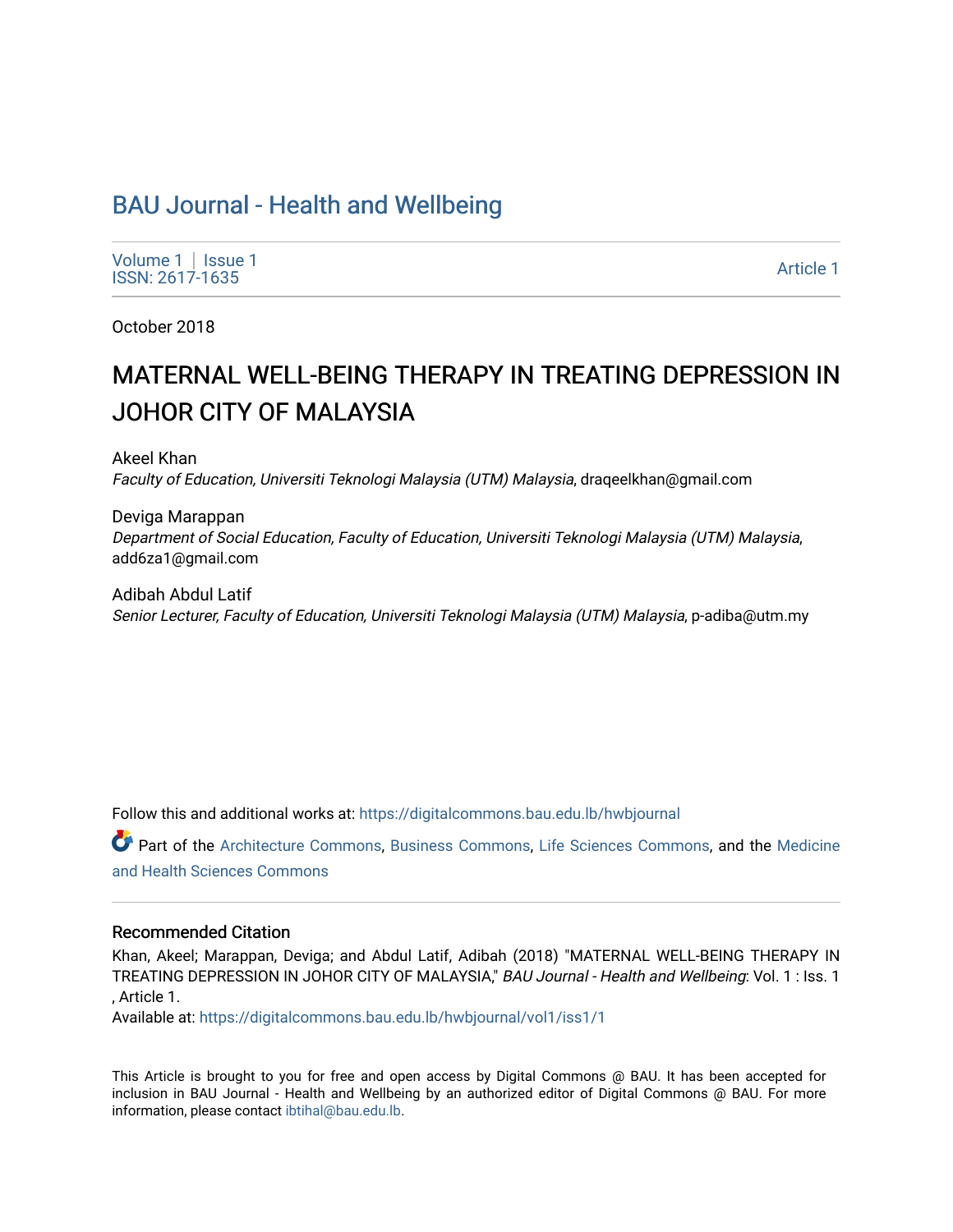# MATERNAL WELL-BEING THERAPY IN TREATING DEPRESSION IN JOHOR CITY OF MALAYSIA

## **Abstract**

Maternal depression during pregnancy appears to be the most common and complicated psychological disorder in the world. Although maternal depression can be treated medically, consumption of antidepressant drugs could leave some kind of negative side effects on mother's body and the baby in the womb. Therefore, the purpose of the current study is to determine the effectiveness of Maternal Well-being Therapy (MWT) in treating women with maternal depression. It is a qualitative study adapting case study research design. From the state of Johor city of Malaysia, four pregnant women who has scored 12 or more with suicidal thoughts symptoms on EPDS are identified and all the other volunteered women are at 3rd Tri-semester of pregnancy during the first session. Instrument such as Edinburg Postnatal Depression Scale (EPDS), Short Form 36-Item Health Survey (SF-36) and Maternal Well-being Therapy (MWT) was administrated in this research. Maternal Well-being Therapy has been very effective in treating women with maternal depression and suicidal thoughts. Results indicates that depression level has decreased from 33.33% to 43.33%, well-being has increased around 36% to 52% and no suicidal thoughts found after the first session of counselling. By the end of third session, all clients were ready for termination of sessions since no depression and suicidal thoughts traced, in which, all the women found to be with good emotional well-being. Maternal Well-being Therapy (MWT) has shown a favourable result in treating woman with maternal depression. In conjunction to this, more research should be done using counselling therapy as a treatment option in treating maternal depression.

#### Keywords

Maternal Depression; Counselling, Maternal Well-Being Therapy, Well-Being; Suicidal Thoughts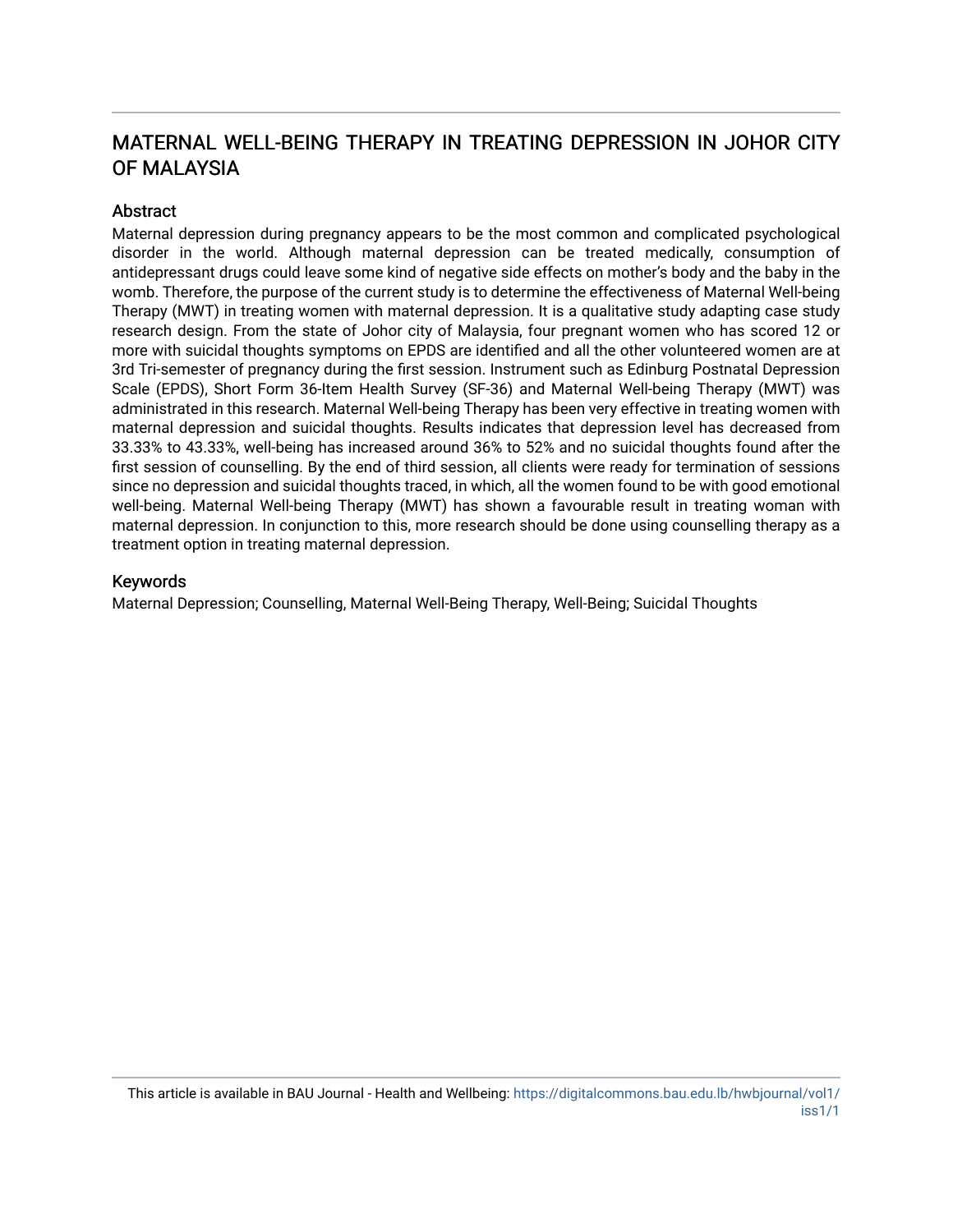## **MATERNAL WELL-BEING THERAPY IN TREATING DEPRESSION IN JOHOR CITY OF MALAYSIA**

## *A. KHAN* $^1$ *, D. MARAPPAN* $^2$ *, & A. LATIF* $^3$

#### **ABSTRACT**

*Maternal depression during pregnancy appears to be the most common and complicated psychological disorder in the world. Although maternal depression can be treated medically, consumption of antidepressant drugs could leave some kind of negative side effects on mother's body and the baby in the womb. Therefore, the purpose of the current study is to determine the effectiveness of Maternal Wellbeing Therapy (MWT) in treating women with maternal depression. It is a qualitative study adapting case study research design. From the state of Johor city of Malaysia, four pregnant women who has scored 12 or more with suicidal thoughts symptoms on EPDS are identified and all the other volunteered women are at 3rd Tri-semester of pregnancy during the first session. Instrument such as Edinburg Postnatal Depression Scale (EPDS), Short Form 36-Item Health Survey (SF-36) and Maternal Well-being Therapy (MWT) was administrated in this research. Maternal Well-being Therapy has been very effective in treating women with maternal depression and suicidal thoughts. Results indicates that depression level has decreased from 33.33% to 43.33%, well-being has increased around 36% to 52% and no suicidal thoughts found after the first session of counselling. By the end of third session, all clients were ready for termination of sessions since no depression and suicidal thoughts traced, in which, all the women found to be with good emotional well-being. Maternal Well-being Therapy (MWT) has shown a favourable result in treating woman with maternal depression. In conjunction to this, more research should be done using counselling therapy as a treatment option in treating maternal depression.*

#### **KEYWORDS**

Maternal Depression; Counselling, Maternal Well-Being Therapy, Well-Being; Suicidal Thoughts

#### **1. INTRODUCTION**

Maternal Depression during pregnancy appears to be the most common and complicated psychological disorder, even though the awareness of maternal depression is improving by time, however for centuries or more the seriousness of maternal depression is often been denied or overlooked (Gordon & Gordon, 1957) . Many still belief that maternal depression is just temporary illness, which will vanish by itself, and no attention or treatment required. Sadly many fail to realise that maternal depression can be injurious to both mother and child and in some serious cases can lead to suicidal thoughts or even suicidal (Rahman, et al., 2013; Almond, 2009). Simultaneously maternal depression

 $\overline{a}$ 

Ageel Khan

Faculty of Education, Universiti Teknologi Malaysia (UTM) Malaysia. Email: [draqeelkhan@gmail.com](mailto:draqeelkhan@gmail.com) <sup>2</sup> Deviga A/P Marappan

Department of Social Education, Faculty of Education, Universiti Teknologi Malaysia (UTM) Malaysia.  $^3$ Adibah Abdul Latif

Senior Lecturer, Faculty of Education, Universiti Teknologi Malaysia (UTM) Malaysia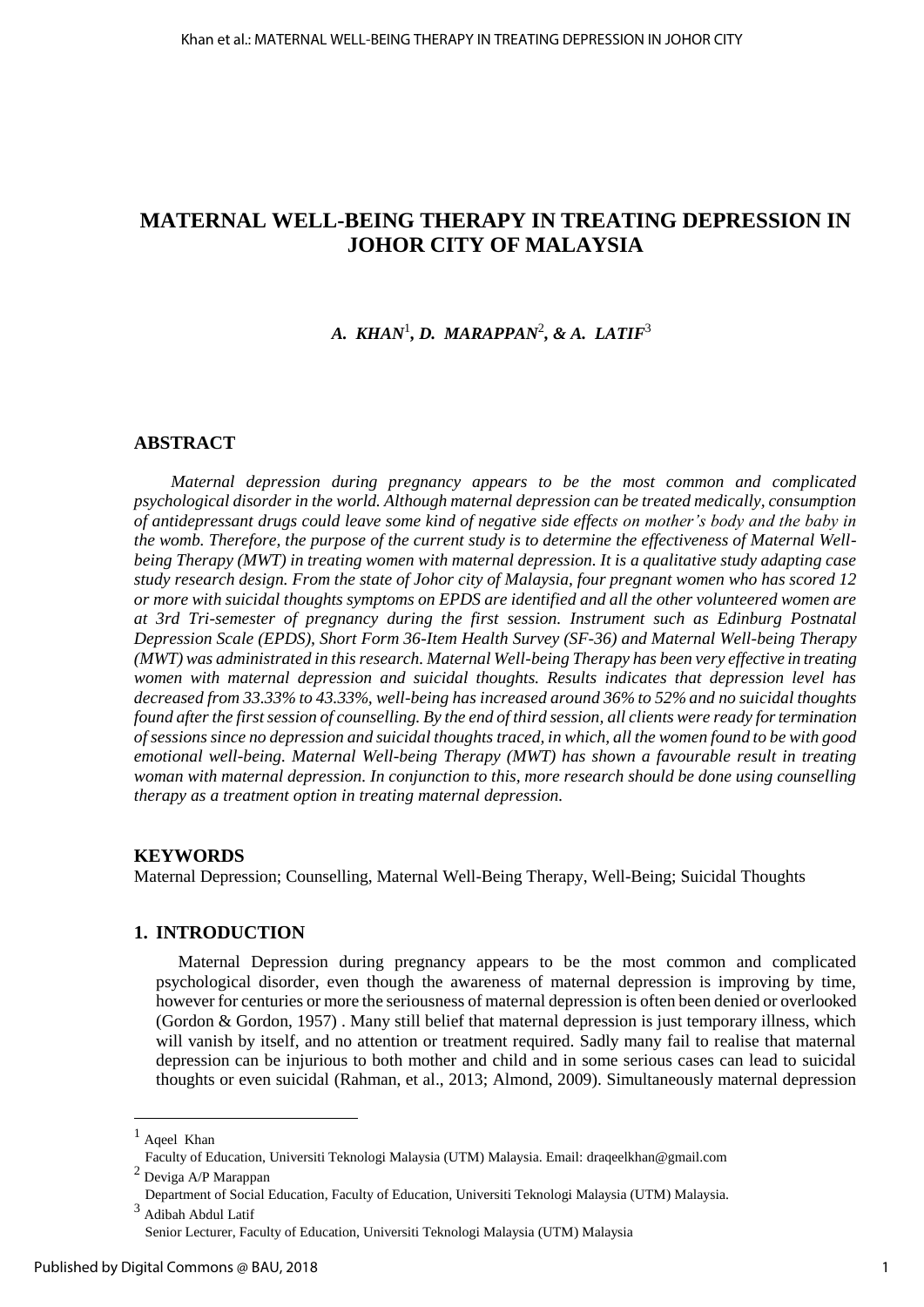also can be categorized from mild, moderate, severe and psychotic (Brockington, 2004; Felice, Saliba, Grech & Cox, 2004).

Maternal depression can distresses a pre-natal women with the prevalence rate between 0 to 12% and post-natal women within the duration of one year after child birth by both mild and severe depression (Avalos et al., 2016; Gavin et al., 2005). A review of 143 studies from 40 countries around the world, demonstrated the prevalence rate of maternal depression ranged from 0% to 60% (Halbreich & Karkun, 2006). Besides that, a study conducted in Khayelitsha reported that 39% mothers out of 1062 found to have depressive mood during their pre-natal stage (Hartley, et al., 2011). In Malaysia the prevalence rate of maternal depression do fall on the high side, around 68% of woman has developed suicidal thoughts due to maternal depression (Mustaffa et al., 2014). Women with maternal depression often shadowed by poor well-being (Marappan, Khan, Latif, & Yusoff, 2016), loneliness, restricted physical and social functioning, sadness, anxiety, difficulty in making decision, not resilience, insomnia, neglecting health, overlooking personal hygiene (Moffatt, 2004; Robinson et al., 2001; Whiffen, 2009), forgetting proper diet picking up smoking attitude and drinking alcohol (Da Costa et al., 2000; Rondo et al., 2003; Badr et al., 2005; Berle et al., 2005; Dole et al., 2003), however opposite or obscure results did reported (O'Hara, 2009).

Although maternal depression can be treated medically, consumption of antidepressant drugs by prenatal and post-natal mothers who are suffering from high level of maternal depression could leave some kind of negative side effects on mother's body, the baby in the womb (Koren, & Nordeng, 2012; Davis, Gawley & Bowen 2012) and worse case in which infant being exposed to antidepressants through breast milk (Berle, & Spigset, 2011; Rai et al., 2013; Byatt, Deligiannidis & Freeman, 2013; Shen et al., 2017; Boukhris, Sheehy, Mottron & Berard, 2016; Huybrechts et al., 2015). Believed that intake of antidepressant during pregnancy can result an autistic child and babies who exposed to anti-depressant via breast milk might suffer from slower brain development (Nulman, et al., 2002)

At the same time leaving maternal depression untreated could lead to harmful effects on both mother and baby as such birth complication, premature baby, low birth weight, increase in risk of pregnancy, insecure attachment, slower fetal development and suicidal thoughts. Thus, any decision on using antidepressants during pre-natal and post-natal stage must be achieved after carefully considering the risk and benefits for the patients (Mitchell et al., 2011; Julien, 2013; Yonkers et al., 2011).

In the process of finding an alternative way in treating maternal depression during pre-natal and post-natal, previous studies found moderate to severe depression, counselling therapies can be just as effective as anti-depressants (Milgrom et al., 2011). Advantage of counselling therapy in treating maternal depression, will not leave any harmful side effects to mother and infant (Sockol, Epperson, & Barber, 2011; Goodman & Santangelo, 2011). In addition counselling therapy focuses more on recovery from maternal depression and, even more importantly, is the prevention of future episodes of maternal depression through the development of personal resiliency skills and positive lifestyle changes, making you feel confident and stronger from the inside out (Goodman & Santangelo, 2011; Milgrom et al., 2011). Studies have shown that as few as six to ten sessions of counselling therapy are equally as effective at relieving depressive symptoms as antidepressants drugs (Fitelson, Baker & Leight, 2011).

Over last few decades various researches have been conducted locally and internationally but they are mainly addressing the maternal depression and suicidal thoughts at rural setting (Mukhtar & Oei, 2011; WMWM et al., 2005; Abdollahi, 2011; Tan & Yadav, 2012) or focused more on depression during pregnancy (Yee & Lua Pei Lin, 2011; Gavin, Tabb, Melville, Guo & Katon, 2011) or focussing only Malay community in rural area (Tan & Yadav, 2012). Very few studies really concerned or studied on the effectiveness of counselling treatment in treating maternal depression and suicidal thoughts during pre-natal and post-natal stage. Hence current research believes that to what extend the studies conducted in western culture may not be applicable in Malaysian context. Therefore the purpose of the current study is to determine the effectiveness of Maternal Well-being Therapy in treating women with maternal depression.

#### **2. METHODS**

This study was conducted in Johor, Malaysia. The state of Johor is selected as research location because based on "The Annual Report of the National Suicide Registry Malaysia (NSRM) 2009", Johor has registered the highest number of suicide deaths (26.8% N= 88) from overall Malaysia. Plus from a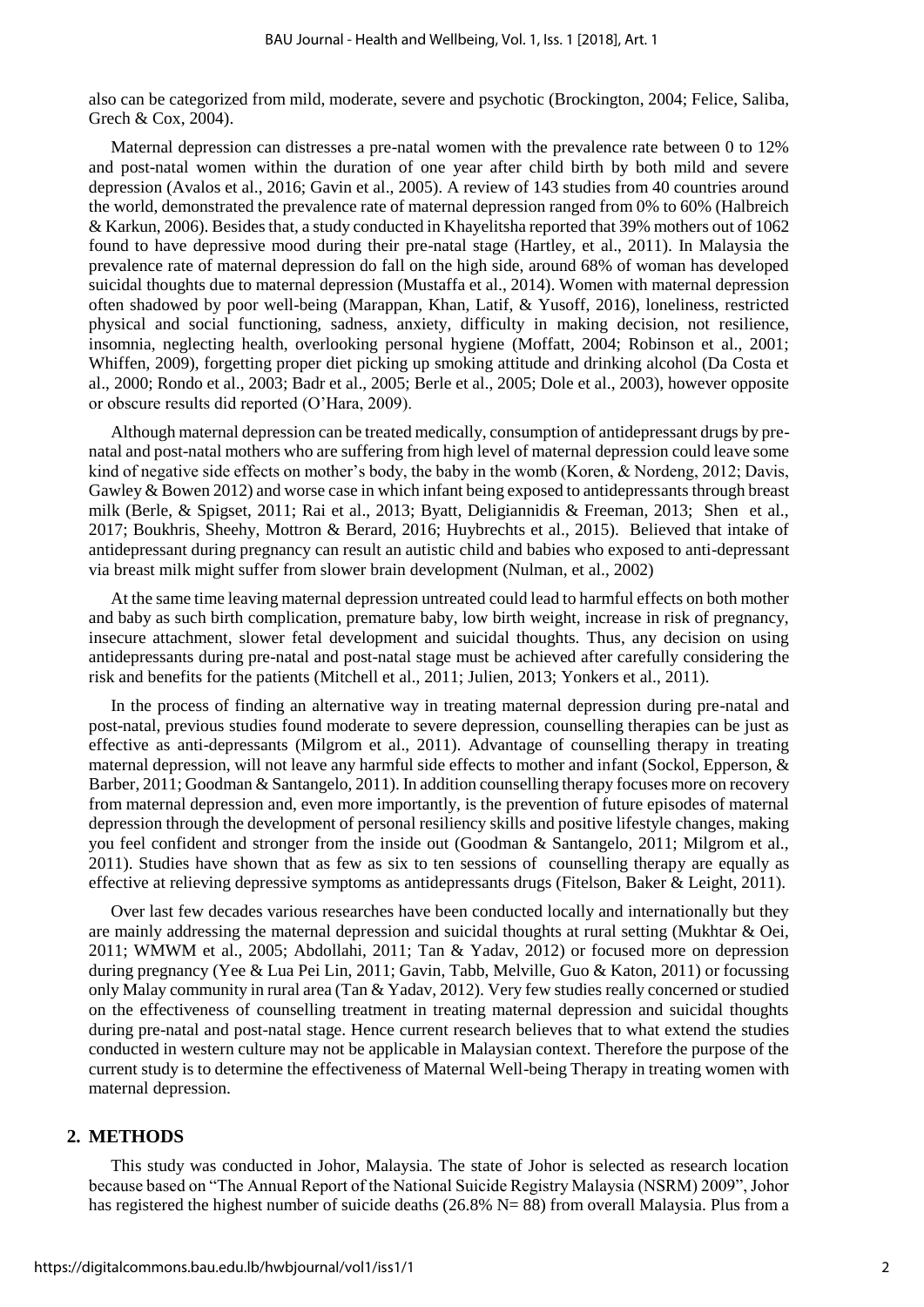research studying influence of social support on maternal depression and mental well-being has indicate that 68% of post-natal mothers' had a thought of harming themselves (Mustaffa et al., 2014).

#### **2.1 Study Design**

This is a qualitative study adapting case study design in which researcher can come out with a great counselling techniques for describing how certain things works but it is only by trying it out on a real life pool that you can see if it is a realistic simulation (Tashakkori & Teddlie, 2008). In the current study, counselling therapy called Maternal Well-being Therapy (MWT) is developed to treat women with maternal depression during pre-natal and post-natal stage.

#### **2.2 Compliance with Ethical Standards**

This study was carried out with the approval of Human Research Ethics Approval UTM. The protocol and contents was approved by the National Medical Research Registry (NMRR) and Medical Research and Ethics Committee (MREC) [(NMRR Number: 16-946-31123) and Research ID: 31123]. The National Medical Research Registry (NMRR) is designed to support the implementation of the National Institute of Health (NIH) guideline on the conduct of research in the Ministry of Health Malaysia (MOH) and the he current Ministry of Health Malaysia (MOH) policy on research.

### **2.3 Population and sampling**

Four participants were purposively selected using purposive sampling method (Bryman, 2015). Prior to this, 4 pre-natal women who has scored 12 or more with suicidal thoughts symptoms on Edinburg Postnatal Depression Scale (EPDS) has participated in counselling intervention. Even though participants were purposively selected, researcher has made sure that all the 4 selected participants were voluntarily participating. Finally, all the participants are checked again and ensured that all of them are pre-natal women at 3rd Tri-semester of pregnancy in 2016 and originated from the state of Johor.

#### **2.4 Procedures**

Succeeding to this, researcher determine the initial intervention to meet the research objectives and research design. Following this the initial intervention is send for expert review for content validation (reviewed by 3 registered counsellors). Amendments are done based on the expert review report and final formation of Maternal Well-being Therapy was completed. Once the final formation of Maternal Well-being is done, the Human Ethical Approval at university level, National Medical Research Registry (NMRR), Medical Research Ethics Committee (MREC) approval, and approval from Pejabat Kesihatan Daerah was obtained. Furthermore, all women who scored 12 or more on Edinburg Postnatal Depression Scale (EPDS) from was identified: and from the list 4 women was selected to participate in phase 2 (counselling intervention). Selected women will be explained about the nature of counselling intervention, which researcher will conduct counselling based on participants needs in reducing their maternal depression, maladaptive thoughts of social support and suicidal thoughts. Then the content of inform concern were explained verbally and written inform concern were obtained as a part of agreement in agreeing to participate in counselling intervention therapy plus all participants were informed that they have full rights to withdraw themselves if they feel uncomfortable at any point of time during the counselling intervention without any penalty.

Number of counselling sessions is not fixed, as it was determined after screening their primary, secondary and presenting problem. This counselling intervention were conducted using Maternal Well-being Therapy (MWT) in treating maternal depression and suicidal thoughts during pre-natal and post-natal stage.

Main intention of this counselling intervention is to observe the impact of counselling towards maternal depression and well-being; then to observe to what extend the counselling intervention helps women to cope with maternal depression and suicidal thoughts during pre-natal and postnatal stage.

#### **2.5 Instruments**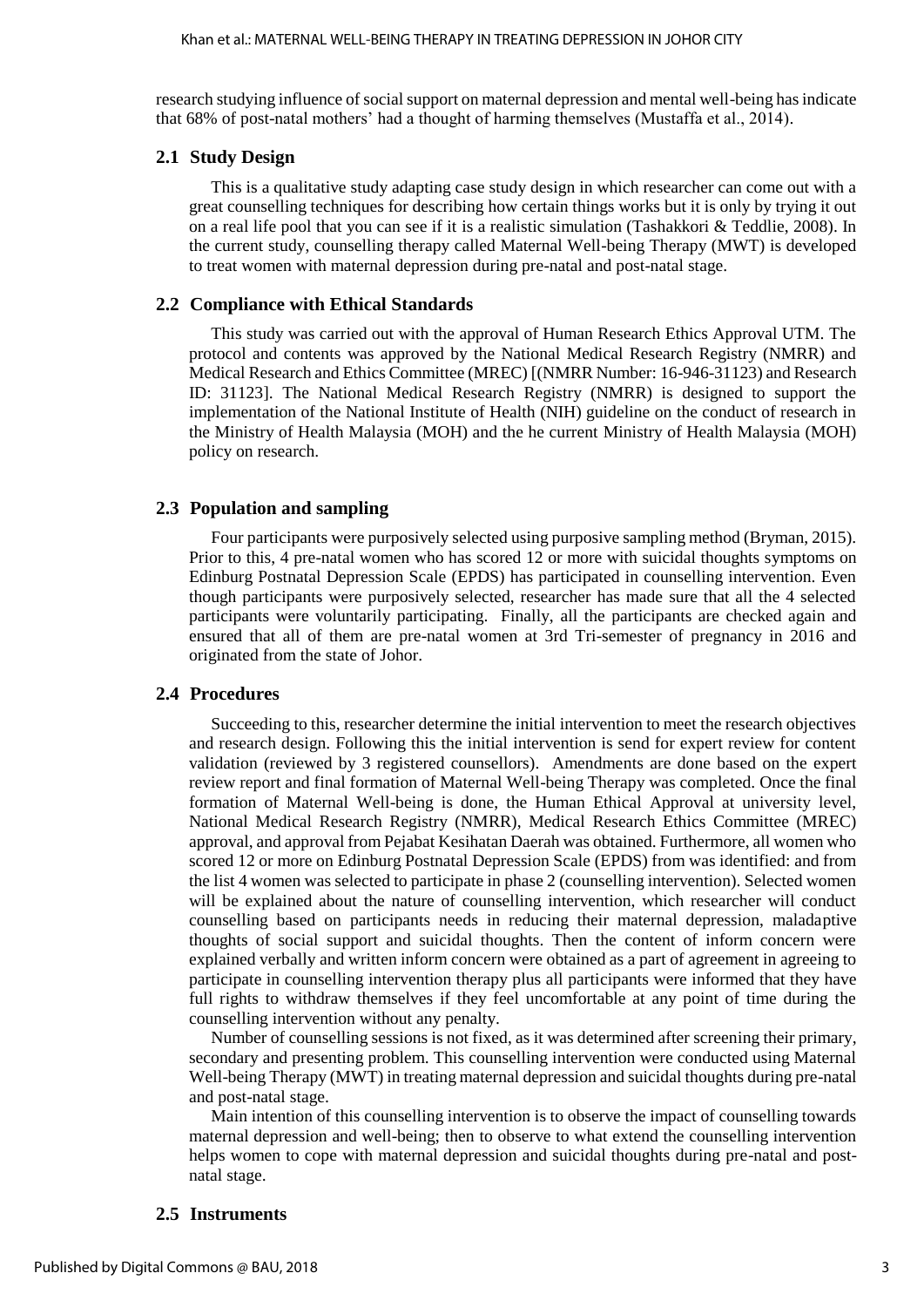#### **Edinburg Postnatal Depression Scale (EPDS)**

Edinburg Postnatal Depression Scale (EPDS) was developed in 1987 by Murray, Cox, Holden, & Sagovsky, (2005). EPDS is a 10 item self-self-report designed to screen maternal depression during pre-natal and post-natal stage. Validity and reliability of EPDS has been proven in numerous studies. (Green et. al., 2003; Suetsugu, in et al., 2015) and anxiety disorder (Navarro et. al., 2007).

#### **Short Form 36-Item Health Survey (SF-36)**

The Short Form-36 was derived from the General Health Survey of the Medical Outcomes Study by Stewart et al., (1988). SF-36 is one of broadly used measure in determining physical and emotional functioning. This instrument measures such as physical functioning, bodily pain, role of limitations due to physical health problems, role limitations due to personal or emotional problems, emotional well-being, social functioning, energy and general health perceptions. As for the current research only the emotional well-being subscale is extracted, which only 5 items will be used (question number 24, 25, 26, 28 and 30). Scoring for emotional well-being is calculated as  $1 = 0$ ,  $2 = 20$ ,  $3 = 40$ ,  $4 = 60$ ,  $5 = 80$  and  $6 = 100$  for question 24, 25 and 28 and  $1 = 100$ ,  $2 = 80$ ,  $3 = 60$ ,  $4 = 40, 5 = 20$  and  $6 = 0$  for question 26 and 30.

#### **Maternal Well-being Therapy (MWT)**

Maternal well-being Therapy is an eight step counselling therapy which is specially constructed to treat women with maternal depression and suicidal thoughts during pre-natal and post-natal stage. MWT demonstrates very good content validity, three experts, officially registered Malaysian counsellors has validated the Maternal Well-being Therapy (MWT). Content validity achieved from each expert (1st Expert =93.75%, 2nd expert =  $81.25%$  and 3rd expert = 100%). The overall total average of content validity for Maternal Well-being Therapy (MWT) was 91.67 % (high level). However, some of the questions were rewritten for clearer understanding based on expert's advice (refer table 1).

| <b>Steps</b>                             | Contents                                                                                                                                                                                                                                                                                                                                                                                                                                                                                                                                                                                                                                                                                                                                                                                                                                  |  |  |  |  |  |
|------------------------------------------|-------------------------------------------------------------------------------------------------------------------------------------------------------------------------------------------------------------------------------------------------------------------------------------------------------------------------------------------------------------------------------------------------------------------------------------------------------------------------------------------------------------------------------------------------------------------------------------------------------------------------------------------------------------------------------------------------------------------------------------------------------------------------------------------------------------------------------------------|--|--|--|--|--|
| Step 1<br>Diagnosis                      | Depression screening using instruments such as EPDS and well-being Scale.                                                                                                                                                                                                                                                                                                                                                                                                                                                                                                                                                                                                                                                                                                                                                                 |  |  |  |  |  |
| Step 2:                                  | <b>Client Background History</b>                                                                                                                                                                                                                                                                                                                                                                                                                                                                                                                                                                                                                                                                                                                                                                                                          |  |  |  |  |  |
| Rapport building                         |                                                                                                                                                                                                                                                                                                                                                                                                                                                                                                                                                                                                                                                                                                                                                                                                                                           |  |  |  |  |  |
|                                          | Individual background                                                                                                                                                                                                                                                                                                                                                                                                                                                                                                                                                                                                                                                                                                                                                                                                                     |  |  |  |  |  |
|                                          | Family background                                                                                                                                                                                                                                                                                                                                                                                                                                                                                                                                                                                                                                                                                                                                                                                                                         |  |  |  |  |  |
|                                          | Social background                                                                                                                                                                                                                                                                                                                                                                                                                                                                                                                                                                                                                                                                                                                                                                                                                         |  |  |  |  |  |
|                                          | Medical background                                                                                                                                                                                                                                                                                                                                                                                                                                                                                                                                                                                                                                                                                                                                                                                                                        |  |  |  |  |  |
| Step 3:                                  | Primary problem                                                                                                                                                                                                                                                                                                                                                                                                                                                                                                                                                                                                                                                                                                                                                                                                                           |  |  |  |  |  |
| <b>Problem Encounter</b>                 | Secondary problem                                                                                                                                                                                                                                                                                                                                                                                                                                                                                                                                                                                                                                                                                                                                                                                                                         |  |  |  |  |  |
|                                          | Presenting problem                                                                                                                                                                                                                                                                                                                                                                                                                                                                                                                                                                                                                                                                                                                                                                                                                        |  |  |  |  |  |
| Step 4:                                  | Counsellor's evaluation based on the session and clients emotional status.                                                                                                                                                                                                                                                                                                                                                                                                                                                                                                                                                                                                                                                                                                                                                                |  |  |  |  |  |
| Counsellor's Evaluation                  |                                                                                                                                                                                                                                                                                                                                                                                                                                                                                                                                                                                                                                                                                                                                                                                                                                           |  |  |  |  |  |
| Step 5:<br><b>Treatment Intervention</b> | Counselling treatment will be conducted by using WDEcP technique based on<br>their primary and secondary problem. It is a combination of Reality Therapy<br>and Rationale Emotional Behavioural Therapy (REBT), some elements like<br>WDEP system from Reality Therapy is adapted by adding a part from Albert<br>Ellis's Rational Emotional Behaviour Therapy. In this research the therapy is<br>designed and finally formed as WDEcP technique<br>W (wants)<br>Helping clients, students, employees define and clarify their wants. (what do<br>you want to be and do? Your "Picture album"<br>$D$ ( <i>Doing &amp; directions</i> )<br>Examining their total behaviour: feelings, effective or ineffective self-talk, and<br>especially their actions (what are you doing? And where do you want to go?)<br>$E$ ( <i>Evaluation</i> ) |  |  |  |  |  |

Table 1: Steps of Maternal Well-being Therapy (MWT)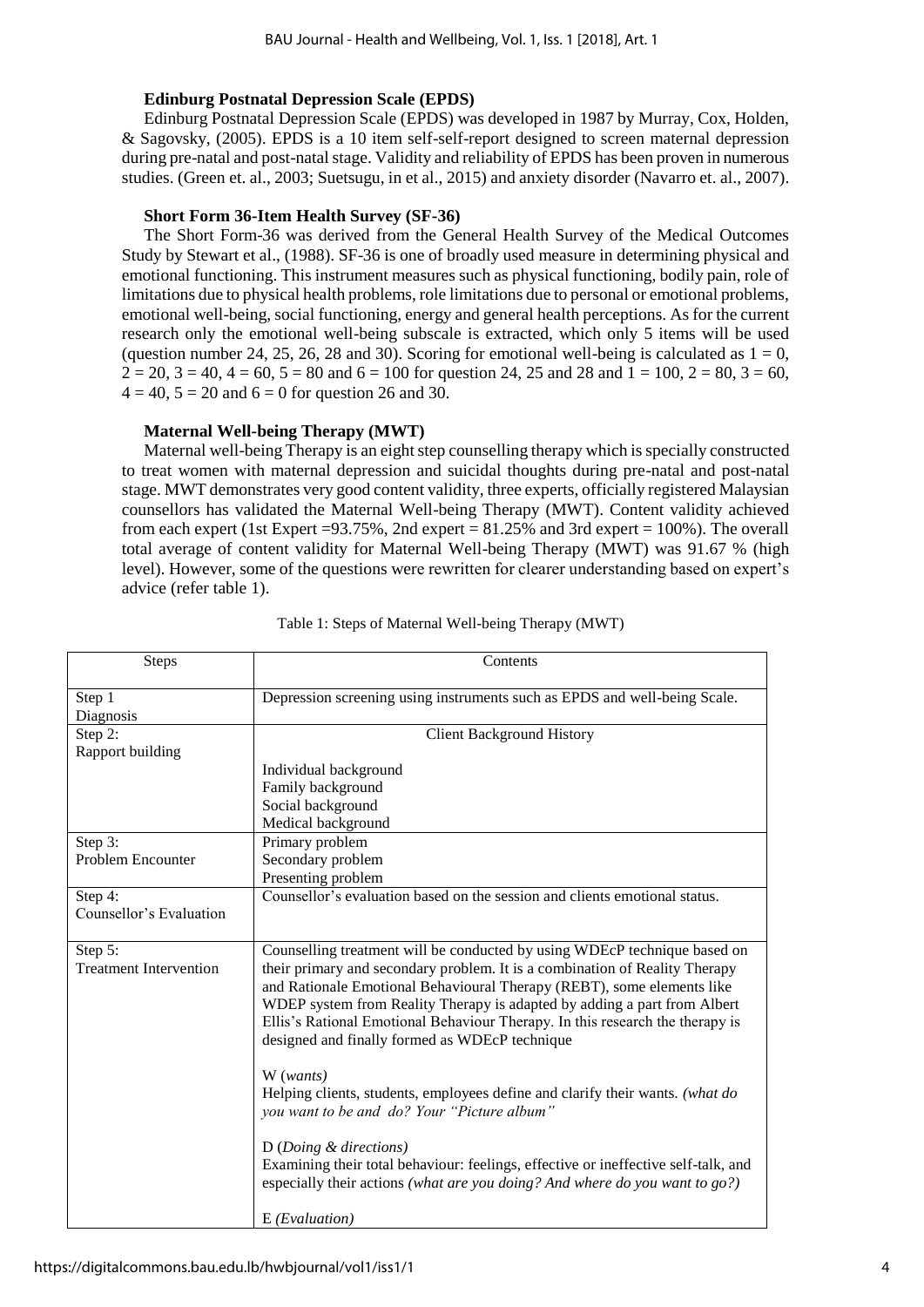|                                  | A searching and even at times uncomfortable self-evaluation <i>(does your</i> )<br>present behaviour have reasonable chance of getting what you want?                                                    |
|----------------------------------|----------------------------------------------------------------------------------------------------------------------------------------------------------------------------------------------------------|
|                                  | $C$ (confiscate)<br>Remove or eliminate irrational beliefs and maladaptive thoughts that caused<br>depression and maladaptive thoughts.                                                                  |
|                                  | P(Plans)<br>Culminating in specific and attainable positive plans (P) for improvement.                                                                                                                   |
| Step 6: Well-being<br>Evaluation | This step is to re-evaluate respondent's well-being and depression after the<br>therapy. Effectiveness of the therapy will be measure based on the respondent's<br>good well -being and less depression. |
| Step 7: Termination              | Termination will be done once respondents display very good well-being with<br>no depression and shows no sign of suicidal thoughts.                                                                     |
| Step 8: Follow up                | Monthly follow up via phone call to keep track clients are ok even after session                                                                                                                         |

The following formula was used to calculate the percentage of maternal depression and wellbeing (Ghani, Latif, Aziz, & Khan, 2015) (refer formula 1 and 2).

 $Depression = \frac{Client\ score(x)}{maximum\ EPDS\ score(30)} X100\%$ 

Formula 1: Percentage for EPDS score

*Well-being =*  Client score  $(x)$ <u>*Maximum Well-being score* (500)</u> *X 100%* 

Formula 2: Percentage for Well-being score

#### **Result**

Table 2: Client's level of depression, Well-being and suicidal thoughts: before and after implementing Maternal Well-being Therapy.

| No.      | Emotions<br><b>Emotional level</b><br>Emotional level after applying<br>before applying<br>Maternal Well-being Therapy<br>Maternal Well-<br>being Therapy |               |                | Final Outcome of<br>Maternal Well-being<br>module |             |
|----------|-----------------------------------------------------------------------------------------------------------------------------------------------------------|---------------|----------------|---------------------------------------------------|-------------|
|          |                                                                                                                                                           | Session 1     | Session 2      | Session 3                                         |             |
|          |                                                                                                                                                           | $(n=1)$       | $(n=1)$        | $(n=1)$                                           |             |
| Client 1 | Depression<br>$(\%)$                                                                                                                                      | $(20)$ 66.67% | $(10)$ 33.34%  | $(5)$ 16.67%                                      | Decreased   |
|          | Suicidal thoughts<br>(for pass 2 weeks)<br>(Yes/No)                                                                                                       | Yes           | N <sub>0</sub> | N <sub>0</sub>                                    | No symptoms |
|          | Well-being<br>$(\% )$                                                                                                                                     | (120) 25%     | (380) 76%      | (400) 80%                                         | Increased   |
| Client 2 | Depression<br>$(\% )$                                                                                                                                     | $(22)$ 73.33% | $(12)$ 40%     | $(6)$ 20%                                         | Decreased   |
|          | Suicidal thoughts<br>(Yes/No)                                                                                                                             | Yes           | N <sub>0</sub> | No                                                | No symptoms |
|          | Well-being<br>$(\%)$                                                                                                                                      | $(180)$ 36%   | (400) 80%      | $(460)$ 92%                                       | Increased   |
| Client 3 | Depression<br>$(\% )$                                                                                                                                     | (21) 70%      | $(8)$ 26.67%   | $(5)$ 16.67%                                      | Decreased   |
|          | Suicidal thoughts<br>(Yes/No)                                                                                                                             | Yes           | N <sub>0</sub> | N <sub>o</sub>                                    | No symptoms |
|          | Well-being<br>$(\% )$                                                                                                                                     | (100) 20%     | (360) 72%      | (420) 84%                                         | Increased   |
| Client 4 | Depression<br>( %)                                                                                                                                        | (18) 60%      | $(6)$ 20%      | $(4)$ 13.33%                                      | Decreased   |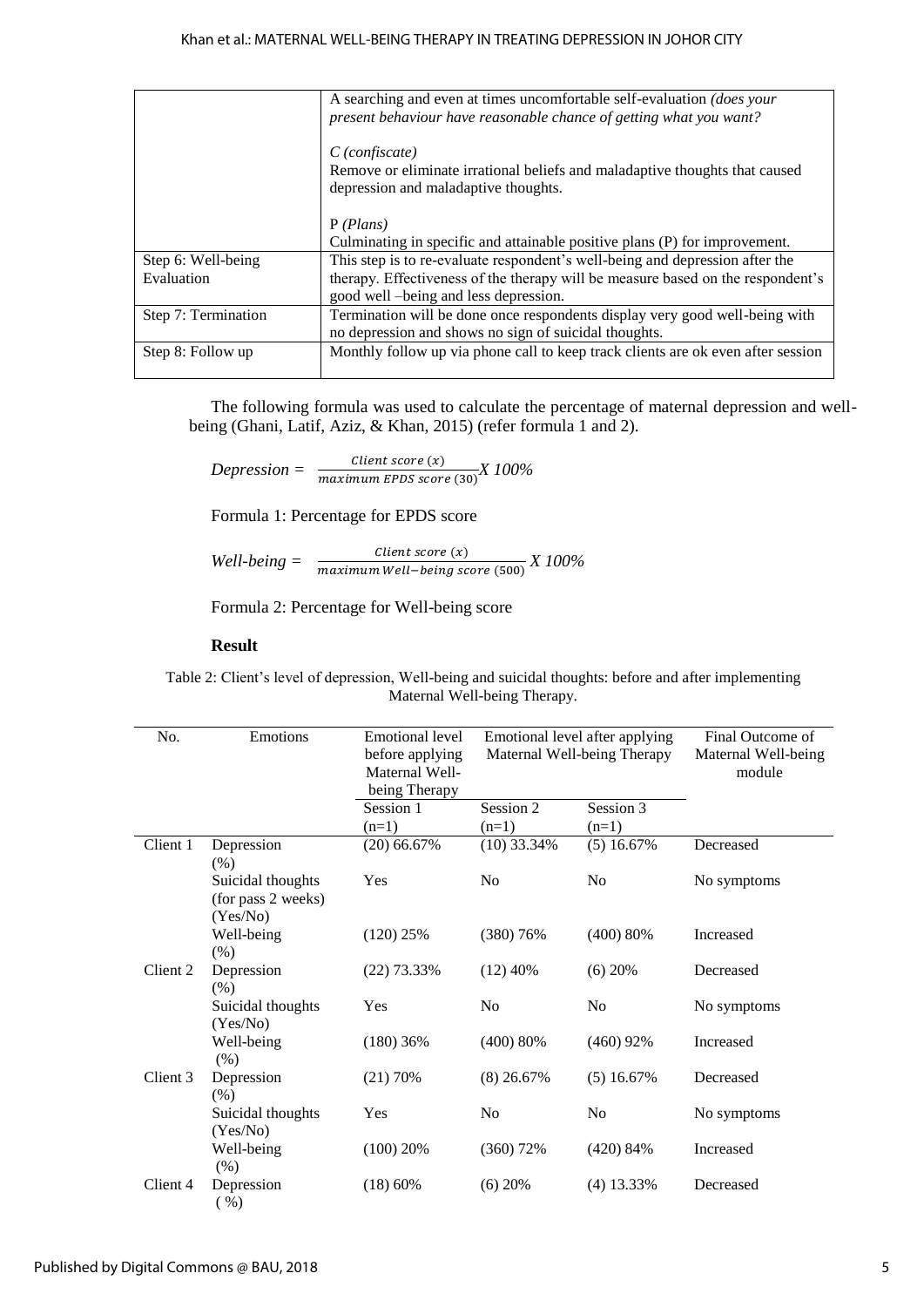BAU Journal - Health and Wellbeing, Vol. 1, Iss. 1 [2018], Art. 1

| Suicidal thoughts<br>(Yes/No) | Yes         | No        | No        | No symptoms |
|-------------------------------|-------------|-----------|-----------|-------------|
| Well-being<br>$(\% )$         | $(180)$ 36% | (360) 72% | (380) 76% | Increased   |

Table 2 Indicating the result obtained from counselling session conducted using Maternal Wellbeing Therapy (MWT) on 4 mothers during their pre-natal to post-natal stage. From the result obtained, it was found that MWT has been very effective in helping mothers to increase their wellbeing and reduce their maternal depression and suicidal thought with just 3 effective counselling sessions with MWT.

Client 1: Session 1, results indicate that client 1 was depressed with suicidal symptoms and poor well-being before the first session; first session was conducted during the 9th month of prenatal stage [depression 66.67% (20), well-being 25% (120) and symptoms of suicidal thoughts]. Session 2, was conducted during 2nd week of post-natal (normal delivery and child in good health condition); right after the session, it was found that there was a decrease about 33.33% in depression level, an increase of 51% in maternal well-being and no suicidal thoughts found as compare to the previous session [depression 33.34% (10), well-being 76% (380) and no symptoms of suicidal thoughts]. Session 3 [depression 16.67% (5), well-being 80% (400) and no symptoms of suicidal thoughts], based on the results obtained counselling session for client 1 was terminated after the 3rd session because client is now emotionally very healthy with high level of maternal well-being and no symptoms of depression and suicidal thoughts present.

Client 2 during session 1 was found to be depressed with suicidal symptoms and poor wellbeing; 1st session of therapy was conducted during the 9th month of pregnancy [depression 73.33% (22), well-being 36% (180) and symptoms of suicidal thoughts]. Session 2 was conducted during the 3rd week of post-natal (normal delivery and child in good health condition); right after the session, it was found that there is decrease about 33.33% in depression level, increase of 44% in maternal well-being and no suicidal thoughts found as compare to the previous session [depression 40% (12), well-being 80% (400) and no symptoms of suicidal thoughts]. During Session 3, client found to be perfectly alright with no depression and suicidal thoughts. Besides that, client also looked very happy and cheerful compared to the first session. Counselling therapy session was terminated here because client's well-being has increased and no depression or any suicidal thoughts present [depression 20% (6), well-being 92% (460) and no symptoms of suicidal thoughts].

Client 3 during session 1 test indicating that client is suffering from maternal depression with suicidal thoughts and client's well-being is very low; 1st session of therapy was conducted during

the 9th month of pregnancy [depression 70% (21), well-being 20% (100) and symptoms of suicidal thoughts]. Session 2 was conducted during the 2rd week of post-natal (normal delivery and child in good health condition); right after the session found that there is decrease about 43.33% in depression level, increase of 52% in maternal well-being and no suicidal thoughts found as compare to the previous session [depression 26.67% (8), well-being 72% (360) and no symptoms of suicidal thoughts]. Session 3 [depression 16.67% (5), well-being 84% (420) and no symptoms of suicidal thoughts] based on the results obtained counselling session for client 1 is terminated after the 3rd session because client is now emotionally very health with high level of maternal well-being and no symptoms of depression and suicidal thoughts present.

Client 4 during session 1 learned to be depressed with suicidal thoughts and her will-being falls very low; 1st session of therapy was conducted during the 9th month of pregnancy [depression 60% (18), well-being 36% (180) and symptoms of suicidal thoughts]. During the Session 2, client shown up good improvement in her well-being level where it has increased about 36% and depression has decreased 40% with no suicidal symptoms [depression 20% (6), well-being 72% (360) and no symptoms of suicidal thoughts]. During the Session 3 client found to be perfectly alright with no depression and suicidal thoughts, besides client also looked very happy and cheerful compare to the first session. Counselling therapy session is terminated here because client's wellbeing has increased and not depressed or any suicidal thoughts present [depression 13.33% (4), well-being 76% (380) and no symptoms of suicidal thoughts].

Based on the result obtained, we learned that Maternal Well-being Therapy has been very effective in treating women with maternal depression and suicidal thoughts. Moreover Maternal Well-being Therapy is suitable for both pre-natal and post-natal stage. Conclusively Maternal Well-being Therapy can be considered as the perfect therapy in treating women with maternal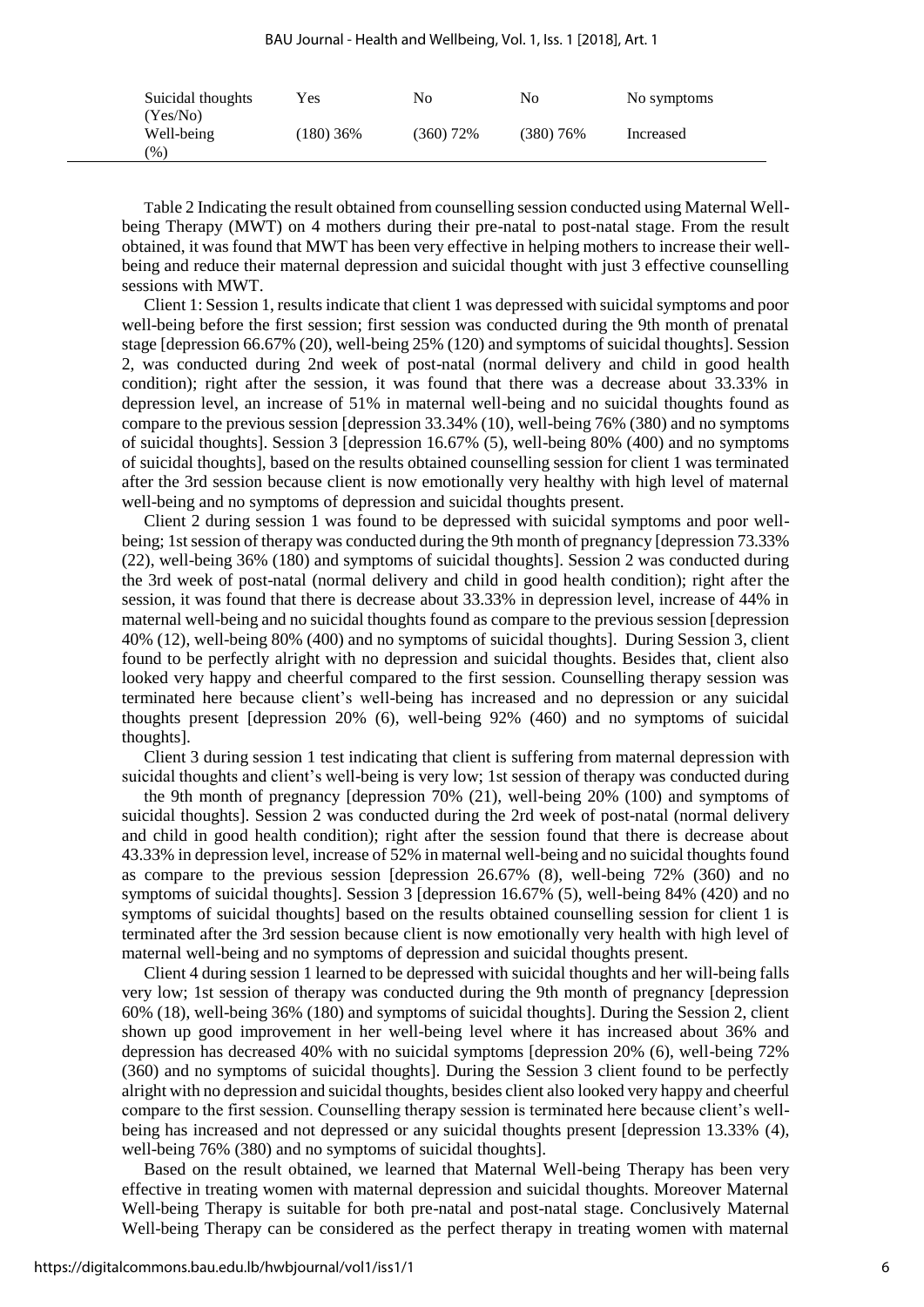depression. It is a quick and most affordable therapy without leaving any side effects to both mother and child.

#### **3. DISCUSSION**

Counselling therapy is a wide spreading technique in treating women's with maternal depression and it's been researched for over few decades (Morris, 1987; Cooper & Murray, 1997: Horowitz & Goodman, 2005; Dennis & Hodnett, 2007; Cape, Whittington, Buszewicz, Wallace & Underwood, 2010; Cuijpers et al., 2013; Sampson, Villarreal & Rubin, 2016). Many studies has been carried out all over the world in testing effectiveness of counselling therapy in treating maternal depression during pre-natal and post-natal stage (Cape, Whittington, Buszewicz, Wallace & Underwood, 2010; Cuijpers et al., 2013; Sampson, Villarreal & Rubin, 2016). In the presenting study Maternal well-being Therapy (MWT) has resulted a very positive outcome, in which maternal depression has decreased and mother's well-being has improved after the counselling session using Maternal Well-being Therapy (MWT).

Maternal Well-being Therapy (MWT) is a blend of Reality Therapy and Rationale Emotional Behavioural Therapy (REBT), and finally formed as WDEcP technique. (Refer table 1). This WDEcP technique is stand for 'W' (wants), 'D' (direction and doing), 'E' (evaluation), 'C' (confiscate) and 'P' (plan). This WDEcP technique is to treat women with maternal depression and the whole eight step process is known as Maternal Well-being Therapy.

Aim of MWT is to promote change in depressed pre-natal and post-natal women, MWT has guided the depressed women to obtain their "picture album," or quality world by directing them moving their perception of external world closer to his inner world of wants (Wubbolding, 1988). Another character of MWT is focusing on client's current problem ("here and now") rather than focusing on their past because women during pre-natal and post-natal stage developed depressive or suicidal symptoms due to their temporary problems occurs at the present. Even though many reasons has been discussed as the reason or course of maternal depression during pre-natal and post-natal stage (Casey, Goolsby, Berkowitz, Frank, Cook, Cutts, & Meyers, 2004; Rahman, Iqbal, Bunn, Lovel, & Harrington, 2004). but for many decades social support has been addressed as one of the major contributing factor for maternal depression and suicidal thoughts during pre-natal and post-natal stage (Yonkers et al., 2011; Cacciatore, Schnebly & Froen, 2009 & Leahy‐Warren, McCarthy & Corcoran, 2012; Zlotnick et al., 2014; Goyal, Gay & Lee, 2010; Klainin & Arthur, 2009 & Razurel et al., 2011; Grush et al., 1998)

According to attachment theory by Ainsworth (1978) and Bowlby (1988), the social support perceived by women during pre-natal and post-natal stage is classified into three category which is the secure, insecure (Anxious-Avoidant or Anxious-Resistant) and disorganised (inconsistent type of attachment). But only women with the insecure (less or no social support perceived) and disorganised (inconsistent type of social support) are shown up with depressive symptoms and suicidal thoughts. In this case Maternal Well-being Therapy (MWT) has provide the structure to help women to cope with their inconsistent or nonexistence of social support type during their pre-natal and post-natal stage in order to gain good emotional well-being during their pregnancy period and after childbirth.

MWT has made the women realize that they have choice in every situation and they were encouraged and made them realised that only they can or allowed to come out with a best solution for their current situation. At the same time MWT also has disputed all the maladaptive and the negative thoughts they had regarding their social support system. Maternal well-being Therapy (MWT) plus 3 months of follow up observation was very beneficial for the researcher to observe the clients improvement and for clients to realise and see the changes in themselves after taking Maternal Well-being Therapy (MWT). MWT was responsible in promoting changes in their thoughts by removing their wrong belief on their presenting social support system for the disorganised attachment type and helping the client to cope with nonexistence of social support by planning their future by exploring their wants and needs in order to obtain good emotional well-being and eliminating the depressive symptoms and suicidal thoughts.

Moreover, a study is conducted in Germany on testing the effectiveness counselling therapy (Interpersonal Psychotherapy) in treating maternal depression during post-natal stage: the study was conducted over total of 120 depressed post-natal women who has met the DSM-IV criteria for major depressive disorder and found that counselling therapy has resulted a positive effect on women's wellbeing, results indicate a great decrease in mother's maternal depression and improved social functioning in just 12 week of treatment compared to the control group: the level of depression is tested using Beck Depression Inventory (BDI) and Hamilton Rating Scale for Depression (HRSD) (O'hara, Stuart, Gorman & Wenzel, 2000).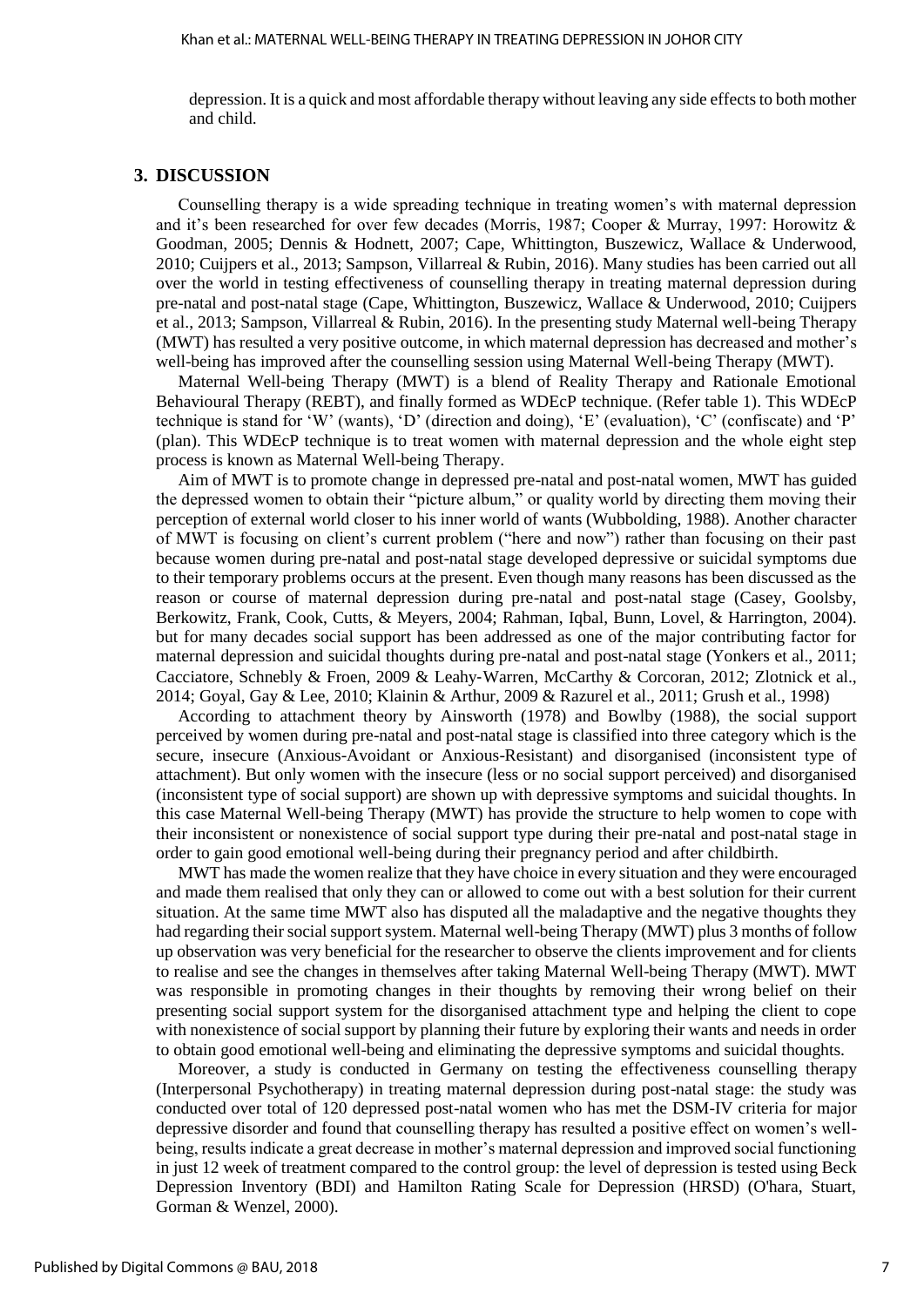From a study conducted in the United Kingdom, counselling therapy sessions (empirically supported intervention) is carried out in the name of "Listening Visit" on depressed post-natal women by home visitors in United Sates. This visit has resulted a significant positive effect on women's maternal depression by increasing their life satisfaction and reducing their maternal depression: level of maternal depression is tested using Edinburg Post-natal Depression Scale (EPDS) and Hamilton Rating Scale for Depression (HRSD). The counselling therapy (Listening visit) can be considered as acceptable and effective treatment for maternal depression as its substantial promise in treating maternal depression (Segre, Stasik, O'hara & Arndt, 2010).

Although medical treatments available in the market or universally used as first line treatment for treating maternal depression, even though selective drugs like serotonin reuptake inhibitors (SSRI) are expected to be effective but the possible medication affects are worrisome to both mother, child and including child in the womb as this kind of drugs can be transmitted via breastmilk (Stephens, Ford, Paudyal, & Smith, 2016; Molyneaux, Trevillion, & Howard, 2015; Pearlstein, 2008; Bjork, Veiby, Engelsen, & Gilhus, 2015). For this reason majority women's neither from pre-natal or post-natal stage prefers counselling or psychotherapy treatments more as compared to antidepressant (Goodman, 2009; Backenstrass et al., 2006; Boath, Bradley & Henshaw, 2004; Stephens, Ford, Paudyal, & Smith, 2016).

In addition, from a data collected over total of 509 convenience sample of pre-natal women at a hospital in Boston, Massachusetts with the purpose of researching pre-natal and post-natal women's preference and treatment attitudes: found that pre-natal women prefers individual therapy as their first choice (72.5%), only 7.3% of women prefers medication as their first choice of treatment for treating maternal depression and the rest 15.1% prefers like educational class, educational materials, telephone support, web-based internet support, and self-help materials: furthermore, majority of the women (92%) has indicated that they will like to participate in individual counselling therapy if recommended and only 33% women stated that they will prefer to take antidepressant if recommended by physician. Obviously counselling therapy is the most preferred treatment by women's during their pre-natal and post-natal stage and they do concern of the potential risk of taking antidepressant during their pregnancy and breastfeeding period and its effect on their child (Goodman, 2009).

Furthermore, there are many cases where women shown up a significant positive improvement in their emotional states with decreased depression level and better maternal well-being as compared to their previous state with just one session of counselling therapy (Morrell et al., 2009): even on the current study 75% of the women who has participated in the maternal well-being therapy (MWT) for the first time, shown up a greater decrease in their EPDS score ≤ 10 and improved maternal well-being: and in just three effective counselling session on maternal well-being therapy has demonstrated 100% effectiveness by improving women's maternal well-being, decrease maternal depression and eliminating suicidal thoughts.

Finally maternal well-being therapy (MWT) has proved its effectiveness and supremacy in treating maternal depression, increasing women's maternal well-being and abolishing suicidal thoughts during pre-natal and post-natal stage.

Many research either in medical science or social science, has emphasized the risk factors of consuming of antidepressant drugs during pre-natal and post-natal stage (Shen et al., 2017; Boukhris, Sheehy, Mottron & Berard, 2016; Huybrechts et al., 2015; Man, Tong, Wong, Chan, Simonoff & Wong, 2015; Huang, Coleman, Bridge, Yonkers, & Katon, 2014; Suri, Altshuler, Hellemann, Burt, Aquino & Mintz, 2007; Wisner et al., 2009; Yonkers et al., 2009)

Consumption of antidepressant drug during pregnancy and breastfeeding period could leave some kind of negative side effects on mother's body, the baby in the womb (Koren, & Nordeng, 2012; Davis, Gawley & Bowen 2012) and the worst part is when the infant being exposed to antidepressants through breast milk (Berle & Spigset, 2011; Rai et al., 2013; Byatt, Deligiannidis & Freeman, 2013)

Infant in the womb that exposed to antidepressant and its potential neonatal risk could be, pre-mature birth, risk of minor physical anomalies (MPAs), low-birth weight, still-birth, miscarriage (Chun-Fai-Chan et al., 2005; Einarson et al., 2001; Einarson et al., 2003), growth effects, long term effects on offspring and other perinatal complications (Koren, & Nordeng, 2012; Suri, Altshuler, Hellemann, Burt, Aquino & Mintz, 2007; Wisner et al., 2009; Yonkers et al., 2009; Davis, Gawley & Bowen 2012): at the same time infants that exposed to antidepressant via breastmilk will be suffering from problems such as effects on their motor developments, a study on testing the children whose mothers were diagnosed with major depressive disorder in pregnancy and elected not to take medication  $(n = 13)$  were compared with children of depressed mothers treated with SSRIs  $(n = 31)$  on birth outcomes and postnatal neurodevelopmental functioning between ages 6 and 40 months. Children underwent blinded standardized pediatric and dysmorphology examinations and evaluations of their mental and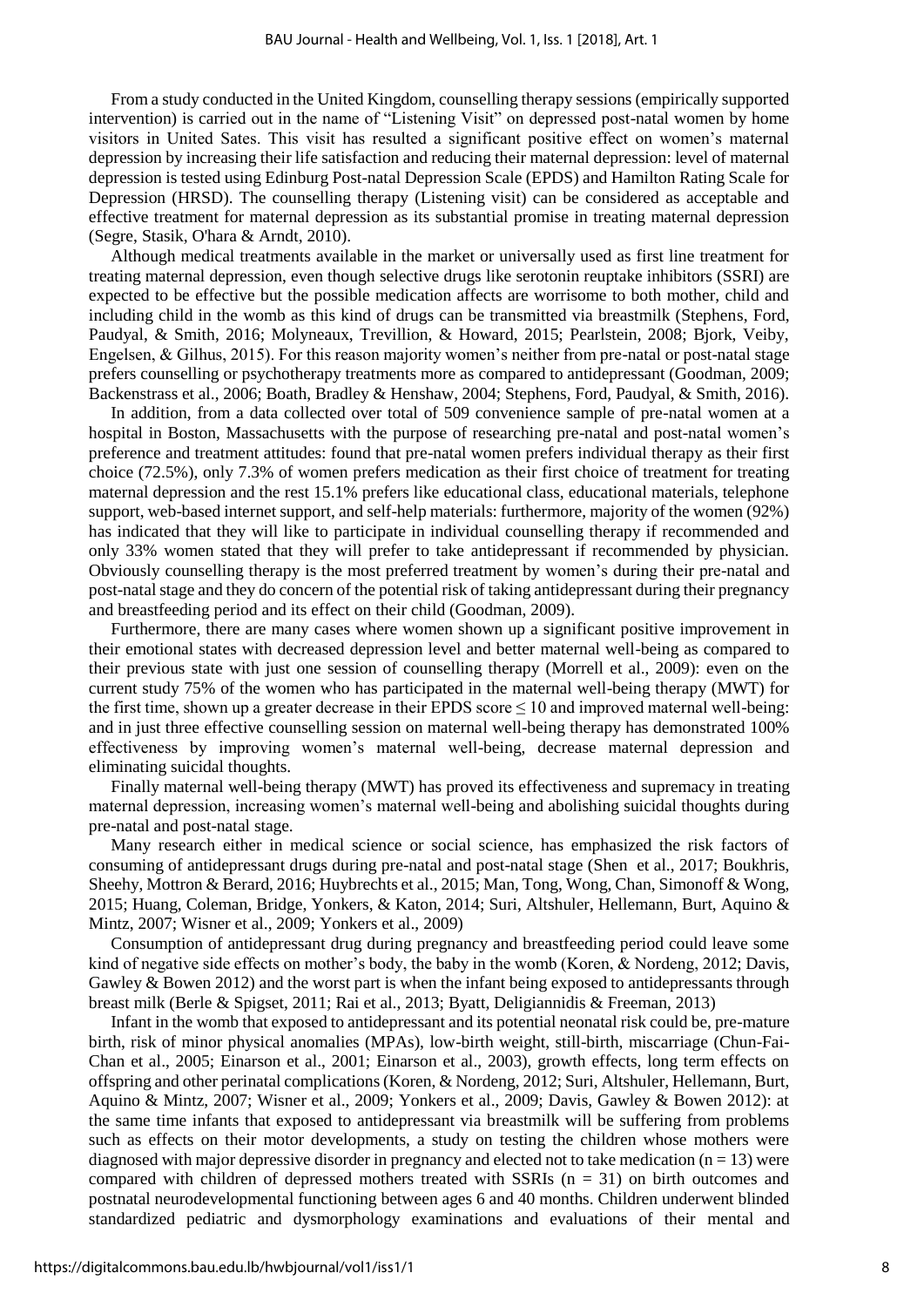psychomotor development with the use of the Bayley Scales of Infant Development (BSID II), the findings indicates that selective serotonin reuptake inhibitors (SSRIs) during fetal development might have subtle effects on motor development and motor control are consistent with the pharmacologic properties of the drugs (Casper et al., 2003).

At the same time leaving maternal depression untreated could lead to harmful effects on both the pre-natal and post-natal mother and baby. Thus, any decision on using antidepressants during pre-natal and post-natal stage must be achieved after carefully considering the risk and benefits for the patients (Mitchell et al., 2011; Julien, 2013; Yonkers et al., 2011).

However some studies reported that in severe cases of treating maternal depression, antidepressant might be crucial for immediate effect (Fitelson et al., 2011). But still there are some studies belief the combination of medication and counselling therapy would be the best solution for severe cases (Casacalenda, Perry, & Looper, 2014; Wells, 2014). In fact severe cases of maternal depression can be avoided if screening and prevention is done at a very early stage, like in the United Kingdom and many other countries with fundamental maternal health care will identify and treat women with maternal depression at very early stage or prevented before its occurs and as a result of this only fewer or less than 10% cases will be referred to secondary care (Bauer, Parsonage, Knapp, Iemmi, & Adelaja, 2014; Wittchen, Muhlig, & Beesdo, 2003; Stephens, Ford, Paudyal, & Smith, 2016).

But unfortunately screening or diagnosis of maternal depression during pre-natal and post-natal stage is rarely offered as part of the gynaecological care services in Malaysia and many other Asian countries. Implementation of standard scheduled screening of maternal depression during pre-natal and post-natal stage and appropriate counselling should be included in the maternal health policy in order to prevent maternal depression (Yusuff, Tang, Binns, & Lee, 2015).

#### **4. CONCLUSIONS**

Maternal Well-being Therapy (MWT) has showed a promising result not only in treating woman with maternal depression, but also functions as agent in boosting women's well-being and eliminating suicidal thoughts during pre-natal and post-natal stage. More research using counselling therapy as a treatment tool might be more beneficial in treating maternal depression in future.

#### **REFERENCES**

- Abdollahi, F., Lye, M. S., Zain, A. M., Ghazali, S. S., & Zarghami, M. (2011). *Postnatal depression and its associated factors in women from different cultures.* Iranian journal of psychiatry and behavioral sciences, 5(2), 5.
- Ainsworth, M. D. S., Blehar, M. C., & Waters, E. (1978). Wall. s.(1978). *Patterns of attachment: A psychological study of the strange situation*, 18.
- Almond, P. (2009). *Postnatal depression: a global public health perspective. Perspectives in public health*, 129(5), 221-227.
- Avalos, L. A., Raine-Bennett, T., Chen, H., Adams, A. S., & Flanagan, T. (2016). *Improved perinatal depression screening, treatment, and outcomes with a universal obstetric program*. Obstetrics & Gynecology, 127(5), 917-925.
- Backenstrass, M., Frank, A., Joest, K., Hingmann, S., Mundt, C., & Kronmüller, K. T. (2006). *A comparative study of nonspecific depressive symptoms and minor depression regarding functional impairment and associated characteristics in primary care*. Comprehensive psychiatry, 47(1), 35-41
- Badr, L. K., Abdallah, B., & Mahmoud, A. (2005). *Precursors of preterm birth: Comparison of three ethnic groups in the middle East and the United States*. Journal of Obstetric, Gynecologic, & Neonatal Nursing, 34(4), 444-<br>452.
- Bauer, A., Parsonage, M., Knapp, M., Iemmi, V., & Adelaja, B. (2014). *Costs of perinatal mental health problems, Centre for Mental Health*. https:/[/www.centreformentalhealth.org.uk/costs-of](http://www.centreformentalhealth.org.uk/costs-of-perinatal-mh-problems.%20%20%20%20Published%20Oct%2020)[perinatal-mh-problems. Published Oct 20,](http://www.centreformentalhealth.org.uk/costs-of-perinatal-mh-problems.%20%20%20%20Published%20Oct%2020) 2014. Accessed Aug 8, 2016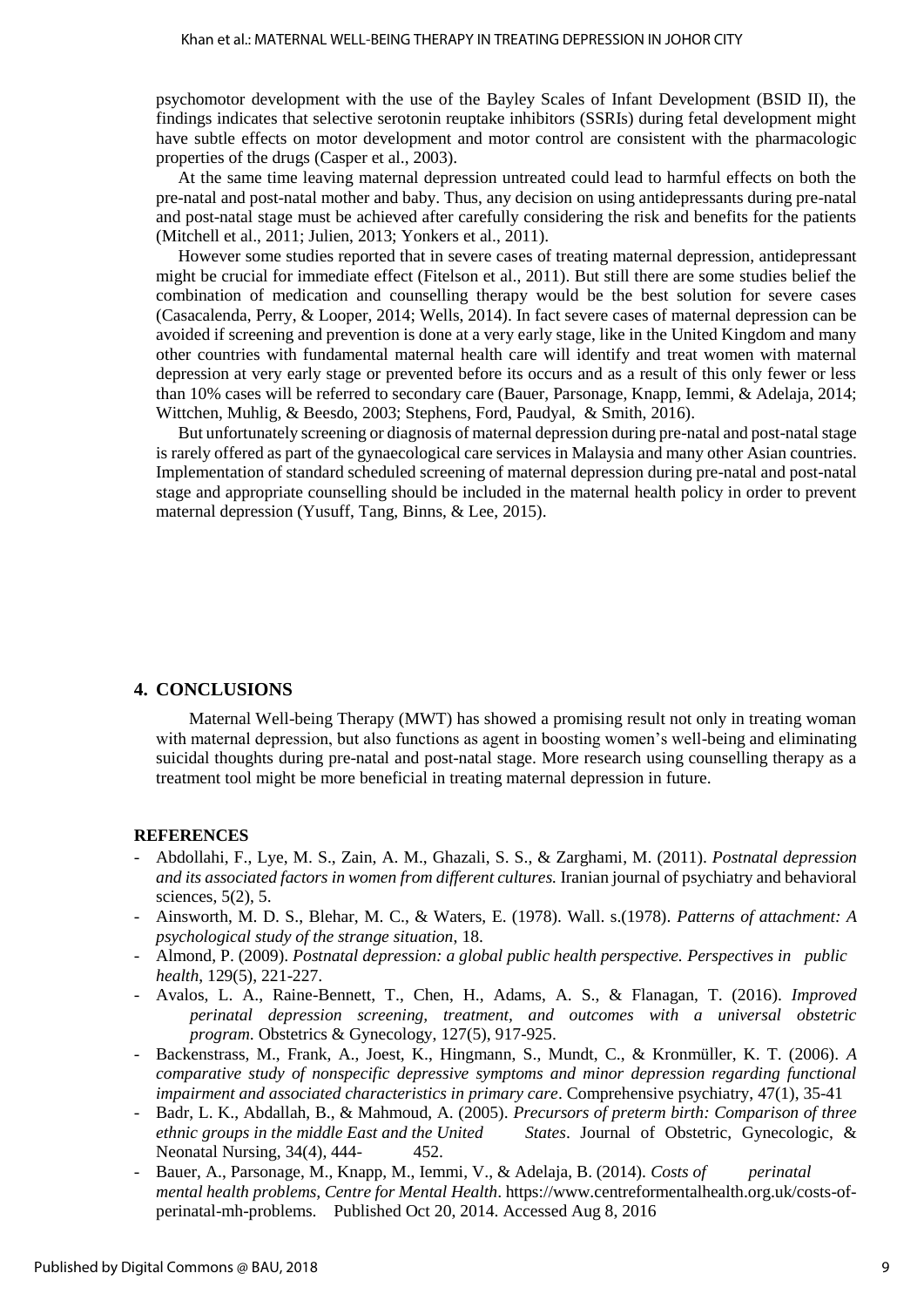- Berle, J. O., & Spigset, O. (2011). *Antidepressant use during breastfeeding.Current women's health reviews*, 7(1), 28-34.
- Berle, J. O., Mykletun, A., Daltveit, A. K., Rasmussen, S., Holsten, F., & Dahl, A. A. (2005). *Neonatal outcomes in offspring of women with anxiety and depression during pregnancy*. Archives of Women's Mental Health, 8(3), 181-189.
- Bjork, M. H., Veiby, G., Reiter, S. C., Berle, J.O., Daltveit, A. K., Spigset, O., & Gilhus, N. E. (2015). *Depression and anxiety in women with epilepsy during pregnancy and after delivery: A prospective population*‐*based cohort study on frequency, risk factors, medication, and prognosis*. Epilepsia, 56(1), 28-39.
- Boath, E., Bradley, E., & Henshaw, C. (2004). *Women's views of antidepressants in the treatment of postnatal depression. Journal of Psychosomatic Obstetrics & Gynecology*, 25(3-4), 221-233.
- Boukhris, T., Sheehy, O., Mottron, L., & Bérard, A. (2016). *Antidepressant use during pregnancy and the risk of autism spectrum disorder in children*. JAMA pediatrics, 170(2), 117-124.
- Boukhris, T., Sheehy, O., Mottron, L., & Bérard, A. (2016). *Antidepressant use during pregnancy and the risk of autism spectrum disorder in children*. JAMA pediatrics, 170(2), 117-124.
- Bowlby, J. (1988). *Attachment, communication, and the therapeutic process. A secure base: Parentchild attachment and healthy human development*, 137-157.
- Bryman, A. (2015). *Social research methods*. Oxford university press.
- Byatt, N., Deligiannidis, K. M., & Freeman, M. P. (2013). *Antidepressant use in pregnancy: a critical review focused on risks and controversies.* Acta Psychiatrica Scandinavica, 127(2), 94-114.
- Byatt, N., Deligiannidis, K. M., & Freeman, M. P. (2013). *Antidepressant use in pregnancy: a critical review focused on risks and controversies*. Acta Psychiatrica Scandinavica, 127(2), 94-114.
- Cacciatore, J., Schnebly, S., & Froen, J. F. (2009). *The effects of social support on maternal anxiety and depression after stillbirth. Health & social care in the community*, 17(2), 167-176.
- Cape, J., Whittington, C., Buszewicz, M., Wallace, P., & Underwood, L. (2010). *Brief psychological therapies for anxiety and depression in primary care: meta- analysis and meta-regression*. BMC medicine, 8(1), 38.
- Casacalenda, N., Perry, J. C., & Looper, K. (2014). *Remission in major depressive disorder: a comparison of pharmacotherapy, psychotherapy, and control conditions*. American Journal of Psychiatry, 159(8), 1354-1360
- Casey, P., Goolsby, S., Berkowitz, C., Frank, D., Cook, J., Cutts, D., & Meyers, A. (2004). *Maternal depression, changing public assistance, food security, and child health status. Pediatrics*, 113(2), 298- 304.
- Casper, R. C., Fleisher, B. E., Lee-Ancajas, J. C., Gilles, A., Gaylor, E., DeBattista, A., & Hoyme, H. E. (2003). *Follow-up of children of depressed mothers exposed or not exposed to antidepressant drugs during pregnancy*. The Journal of pediatrics, 142(4), 402-408.
- Chun-Fai-Chan, B., Koren, G., Fayez, I., Kalra, S., Voyer-Lavigne, S., Boshier, A., & Einarson, A. (2005). *Pregnancy outcome of women exposed to bupropion during pregnancy: a prospective comparative study*. American journal of obstetrics and gynecology, 192(3), 932-936.
- Cooper, P. J., & Murray, L. (1997). *The impact of psychological treatments of postpartum depression on maternal mood and infant development.*
- Cuijpers, P., Sijbrandij, M., Koole, S. L., Andersson, G., Beekman, A. T., & Reynolds, C. F. (2013). *The efficacy of psychotherapy and pharmacotherapy in treating depressive and anxiety disorders:A meta*‐*analysis of direct comparisons.* World Psychiatry, 12(2), 137-148.
- Da Costa, D., Larouche, J., Dritsa, M., & Brender, W. (2000). Psychosocial correlates of prepartum and postpartum depressed mood. Journal of Affective Disorders, 59(1), 31- 40.
- Davis, A., Gawley, L., & Bowen, A. (2012). Negative impact of non-evidence-based information received by women taking antidepressants during pregnancy from health care providers and others. J Obstet Gynaecol Can, 34(1), 66-71.
- Dennis, C. L., & Hodnett, E. (2007). Psychosocial and psychological interventions for treating postpartum depression. Cochrane Database Syst Rev, 4.
- Dole, N., Savitz, D. A., Hertz-Picciotto, I., Siega-Riz, A. M., McMahon, M. J., & Buekens, P. (2003). Maternal stress and preterm birth. American journal of epidemiology, 157(1), 14-24.
- Einarson, A., Bonari, L., Voyer-Lavigne, S., Addis, A., Matsui, D., Johnson, Y., & Koren, G. (2003). A multicentre prospective controlled study to determine the safety of trazodone and nefazodone use during pregnancy. The Canadian Journal of Psychiatry, 48(2), 106-110.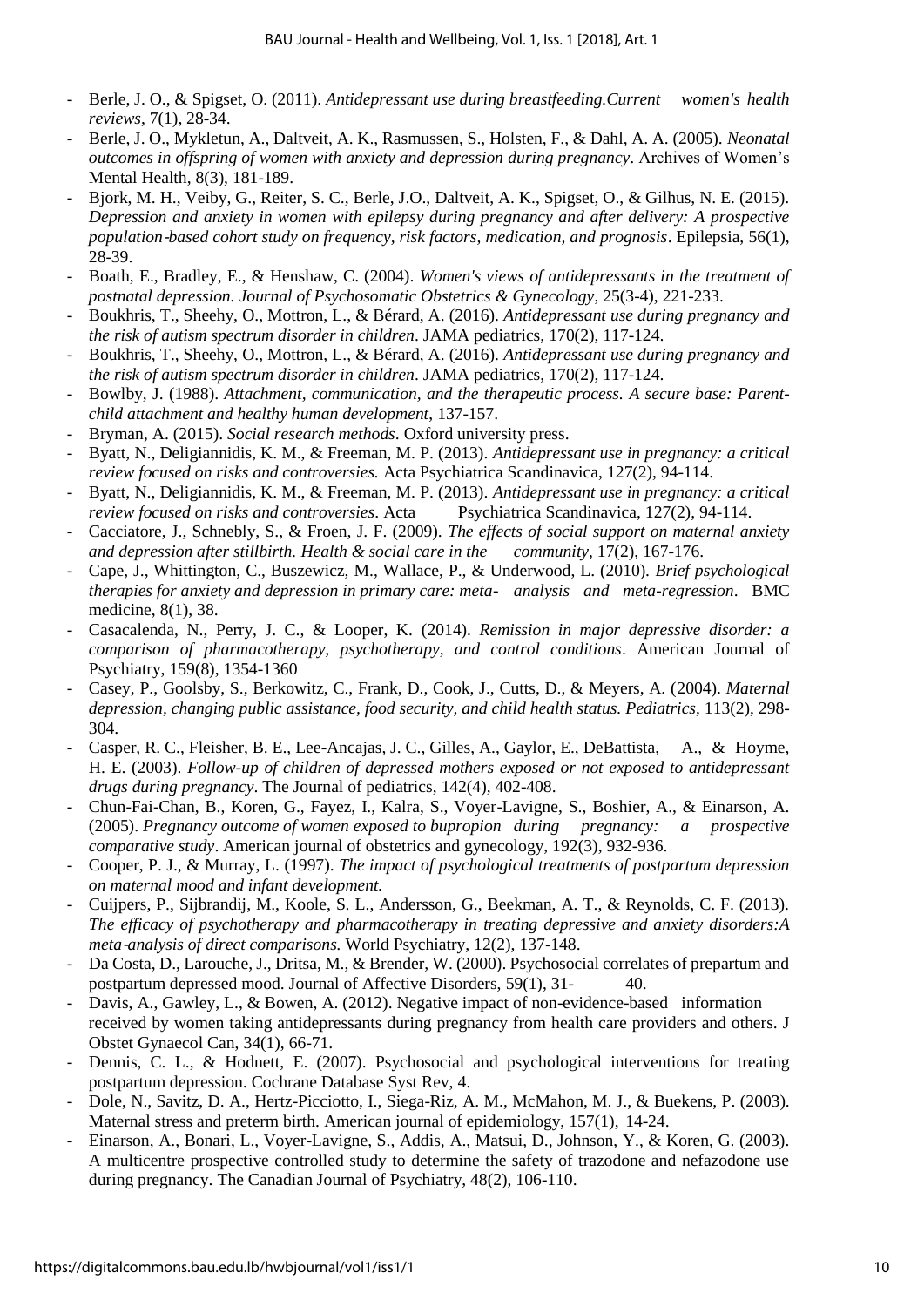- Einarson, A., Fatoye, B., Sarkar, M., Lavigne, S. V., Brochu, J., Chambers, C., & Einarson, T. R. (2001). Pregnancy outcome following gestational exposure to venlafaxine: a multicentre prospective controlled study. American Journal of Psychiatry, 158(10), 1728-1730.
- Felice, E., Saliba, J., Grech, V., & Cox, J. (2004). Prevalence rates and psychosocial characteristics associated with depression in pregnancy and postpartum in Maltese women. Journal of affective disorders, 82(2), 297-301.
- Fitelson, E., Kim, S., Baker, A. S., & Leight, K. (2011). Treatment of postpartum depression: clinical, psychological and pharmacological options. International journal of women's health, 3, 1.
- Gavin, A. R., Tabb, K. M., Melville, J. L., Guo, Y., & Katon, W. (2011). Prevalence and correlates of suicidal ideation during pregnancy. Archives of women's mental health, 14(3), 239-246
- Gavin, N. I., Gaynes, B. N., Lohr, K. N., Meltzer-Brody, S., Gartlehner, G., & Swinson, T. (2005). Perinatal depression: a systematic review of prevalence and incidence. Obstetrics & Gynecology, 106(5, Part 1), 1071-1083.
- Goodman, J. H. (2009). Women's attitudes, preferences, and perceived barriers to treatment for perinatal depression. Birth, 36(1), 60-69.
- Goodman, J. H., & Santangelo, G. (2011). Group treatment for postpartum depression: a systematic review. Archives of women's mental health, 14(4), 277-293.
- Gordon, R. E., & Gordon, K. (1957). Some social psychiatric aspects of pregnancy and childbearing. The Journal of the Medical Society of New Jersey, 54(12), 569.
- Green, J. M., Kafetsios, K., Statham, H. E., & Snowdon, C. M. (2003). Factor structure, validity and reliability of the Cambridge Worry Scale in a pregnant population. Journal of health psychology, 8(6), 753-764.
- Grush, L. R., & Cohen, L. S. (1998). Psychopharmacology: Treatment of Depression during Pregnancy: Balancing the Risks. Harvard review of psychiatry,  $6(2)$ , 105-109.
- Halbreich, U., & Karkun, S. (2006). Cross-cultural and social diversity of prevalence of postpartum depression and depressive symptoms. Journal of affective disorders, 91(2), 97-111.
- Hartley, M., Tomlinson, M., Greco, E., Comulada, W. S., Stewart, J., Le Roux, I., & Rotheram-Borus, M. J.(2011). Depressed mood in pregnancy: prevalence and correlates in two Cape Town periurban settlements. Reproductive health, 8(1), 9.
- Horowitz, J. A., & Goodman, J. H. (2005). Identifying and treating postpartum depression. Journal of Obstetric, Gynecologic, & Neonatal Nursing, 34(2), 264-273.
- Huang, H., Coleman, S., Bridge, J. A., Yonkers, K., & Katon, W. (2014). A meta- analysis of the relationship between antidepressant use in pregnancy and the risk of preterm birth and low birth weight. General hospital psychiatry, 36(1), 13-18.
- Huybrechts, K. F., Bateman, B. T., Palmsten, K., Desai, R. J., Patorno, E., Gopalakrishnan, C & Hernandez-Diaz, S. (2015). Antidepressant use late in pregnancy and risk of persistent pulmonary hypertension of the newborn. Jama, 313(21), 2142-2151.
- Huybrechts, K. F., Bateman, B. T., Palmsten, K., Desai, R. J., Patorno, E., Gopalakrishnan, C & Hernandez-Diaz, S. (2015). Antidepressant use late in pregnancy and risk of persistent pulmonary hypertension of the newborn. Jama, 313(21), 2142-2151.
- Julien, R. M. (2013). A primer of drug action: A concise nontechnical guide to the actions, uses, and side effects of psychoactive drugs, revised and updated. Holt Paperbacks.
- Koren, G., & Nordeng, H. (2012). Antidepressant use during pregnancy: the benefit-risk ratio. American journal of obstetrics and gynecology, 207(3), 157-163.
- Leahy-Warren, P., McCarthy, G., & Corcoran, P. (2012). First-time mothers: social support, maternal parental self‐efficacy and postnatal depression. Journal of Clinical Nursing, 21(3‐4), 388-397.
- Man, K. K., Tong, H. H., Wong, L. Y., Chan, E. W., Simonoff, E., & Wong, I. C. (2015). Exposure to selective serotonin reuptake inhibitors during pregnancy and risk of autism spectrum disorder in children: a systematic review and meta-analysis of observational studies. Neuroscience & Biobehavioral Reviews, 49, 82-89.
- Marappan, D., Khan, A., Latif, A. A., & Yusoff, A. M. (2016). Influence of maternal depression and sucidal thoughts: Role of spousal support during pregnancy. Man in India, 96(1), 9-17.
- Milgrom, J., Schembri, C., Ericksen, J., Ross, J., & Gemmill, A. W. (2011). Towards parenthood: an antenatal intervention to reduce depression, anxiety and parenting difficulties. Journal of affective disorders, 130(3), 385-394.
- Mitchell, A. A., Gilboa, S. M., Werler, M. M., Kelley, K. E., Louik, C., Hernández-Díaz, S., & Study, N. B. D. P. (2011). Medication use during pregnancy, with particular focus on prescription drugs: 1976- 2008. American journal of obstetrics and gynecology, 205(1), 51-e1.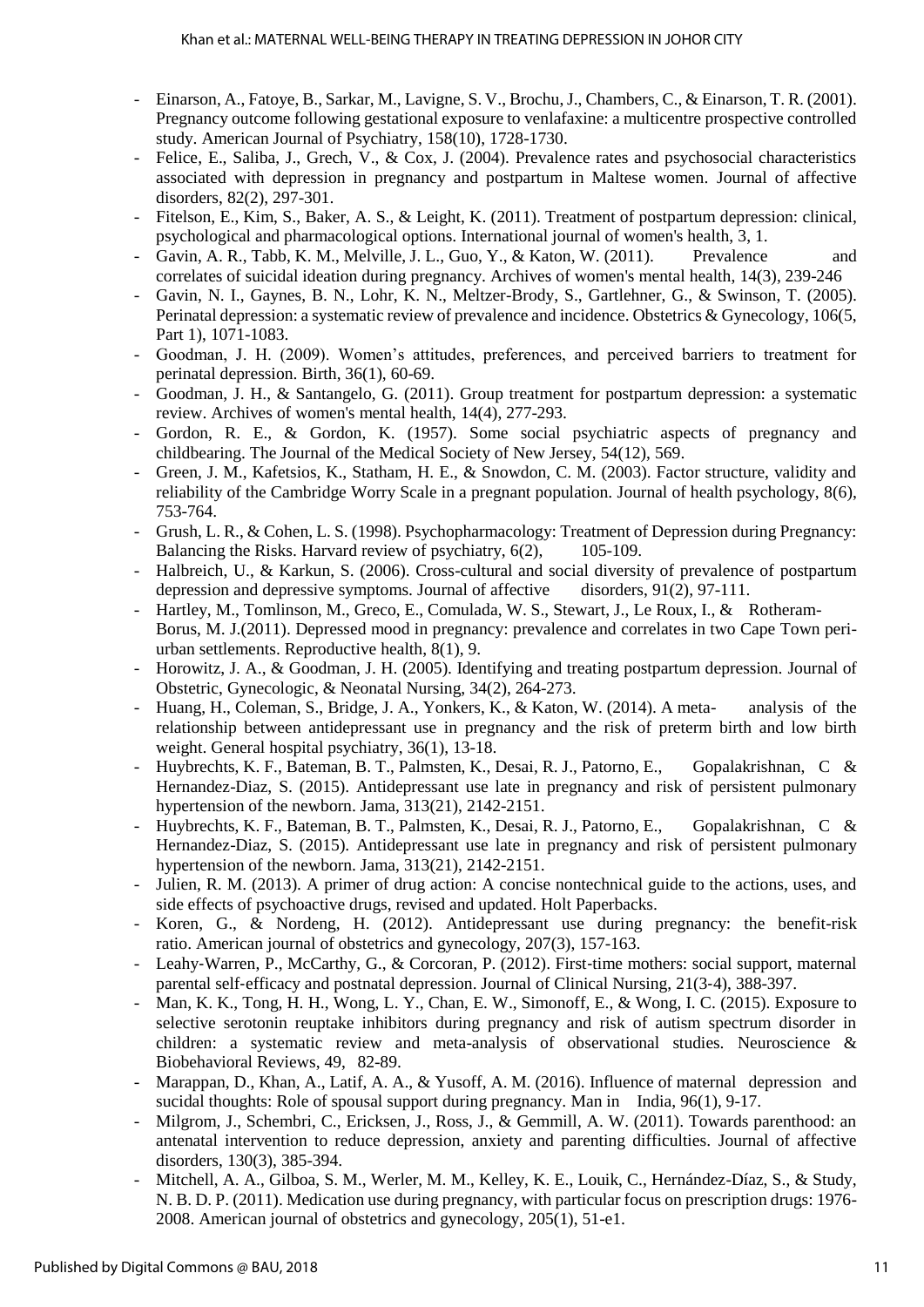- Mitchell, A. A., Gilboa, S. M., Werler, M. M., Kelley, K. E., Louik, C., Hernández-Díaz, S., & Study, N. B. D. P. (2011). Medication use during pregnancy, with particular focus on prescription drugs: 1976- 2008. American journal of obstetrics and gynecology, 205(1), 51-e1.
- Moffatt, G. K. (2004). The parenting journey: From conception through the teen years. Greenwood Publishing Group.
- Moffatt, G. K. (2004). The parenting journey: From conception through the teen years. Greenwood Publishing Group.
- Molyneaux, E., Trevillion, K., & Howard, L. M. (2015). Antidepressant treatment for postnatal depression. Jama, 313(19), 1965-1966.
- Morris, J. B. (1987). Group psychotherapy for prolonged postnatal depression. British journal of medical psychology, 60(3), 279-281.
- Mukhtar, F., & PS Oei, T. (2011). A review on the prevalence of depression in Malaysia. Current Psychiatry Reviews, 7(3), 234-238.
- Mustaffa, M. S., Marappan, D., Abu, M. S., Khan, A., & Ahmad, R. (2014). Social Support During Pre-Natal And Post-Natal Stage: Influence On Maternal Depression And Mental Well-Being. Procedia-Social and Behavioral Sciences, 143, 417-422.
- Navarro, P., Ascaso, C., Garcia-Esteve, L., Aguado, J., Torres, A., & Martín-Santos, R. (2007). Postnatal psychiatric morbidity: a validation study of the GHQ-12 and the EPDS as screening tools. General Hospital Psychiatry, 29(1), 1-7.
- Nulman, I., Rovet, J., Stewart, D. E., Wolpin, J., Pace-Asciak, P., Shuhaiber, S., & Koren, G. (2002). Child development following exposure to tricyclic antidepressants or fluoxetine throughout fetal life: a prospective, controlled study. American Journal of Psychiatry, 159(11), 1889-1895.
- O'Hara, M. W. (2009). Postpartum depression: what we know. Journal of clinical psychology, 65(12), 1258-1269.
- O'hara, M. W., Stuart, S., Gorman, L. L., & Wenzel, A. (2000). Efficacy of interpersonal psychotherapy for postpartum depression. Archives of general psychiatry, 57(11), 1039-1045.
- Pearlstein, T. (2008). Perinatal depression: treatment options and dilemmas. Journal of psychiatry & neuroscience: JPN, 33(4), 302.
- Rahman, A., Iqbal, Z., Bunn, J., Lovel, H., & Harrington, R. (2004). Impact of maternal depression on infant nutritional status and illness: a cohort study. Archives of general psychiatry, 61(9), 946-952.
- Rahman, A., Surkan, P. J., Cayetano, C. E., Rwagatare, P., & Dickson, K. E. (2013). Grand challenges: integrating maternal mental health into maternal and child health programmes. PLoS Medicine, 10(5), e1001442.
- Rai, D., Lee, B. K., Dalman, C., Golding, J., Lewis, G., & Magnusson, C. (2013). Parental depression, maternal antidepressant use during pregnancy, and risk of autism spectrum disorders: population based case-control study.Bmj, 346, f2059.
- Razurel, C., Kaiser, B., Sellenet, C., & Epiney, M. (2013). Relation between perceived stress, social support, and coping strategies and maternal well-being: A review of the literature. Women & health, 53(1), 74-99.
- Robinson GE, Stewart DE (2001) Postpartum disorders. In: Stotland NL, Stewart DE, editors. Psychological aspects of women's health care: the interface between psychiatry and obstetrics and gynecology. 2nd ed. Washington, DC: American Psychiatric Press, pp. 117–140.
- Rondo, P. H. C., Ferreira, R. F., Nogueira, F., Ribeiro, M. C. N., Lobert, H., & Artes, R. (2003). Maternal psychological stress and distress as predictors of low birth weight, prematurity and intrauterine growth retardation. European Journal of Clinical Nutrition, 57(2), 266-272.
- Sampson, M., Villarreal, Y., & Rubin, A. (2016). A problem-solving therapy intervention for lowincome, pregnant women at risk for postpartum depression. Research on social work practice, 26(3), 236-242.
- Segre, L. S., Stasik, S. M., O'hara, M. W., & Arndt, S. (2010). Listening visits: an evaluation of the effectiveness and acceptability of a home-based depression treatment. Psychotherapy Research, 20(6), 712-721.
- Shen, Z. Q., Gao, S. Y., Li, S. X., Zhang, T. N., Liu, C. X., Lv, H. C., & Wu, Q. J. (2017). Sertraline use in the first trimester and risk of congenital anomalies: a systemic review and meta‐analysis of cohort studies. British journal of clinical pharmacology, 83(4), 909-922.
- Shen, Z. Q., Gao, S. Y., Li, S. X., Zhang, T. N., Liu, C. X., Lv, H. C., ... & Wu, Q. J. (2017). Sertraline use in the first trimester and risk of congenital anomalies: a systemic review and meta‐analysis of cohort studies. British journal of clinical pharmacology, 83(4), 909-922.